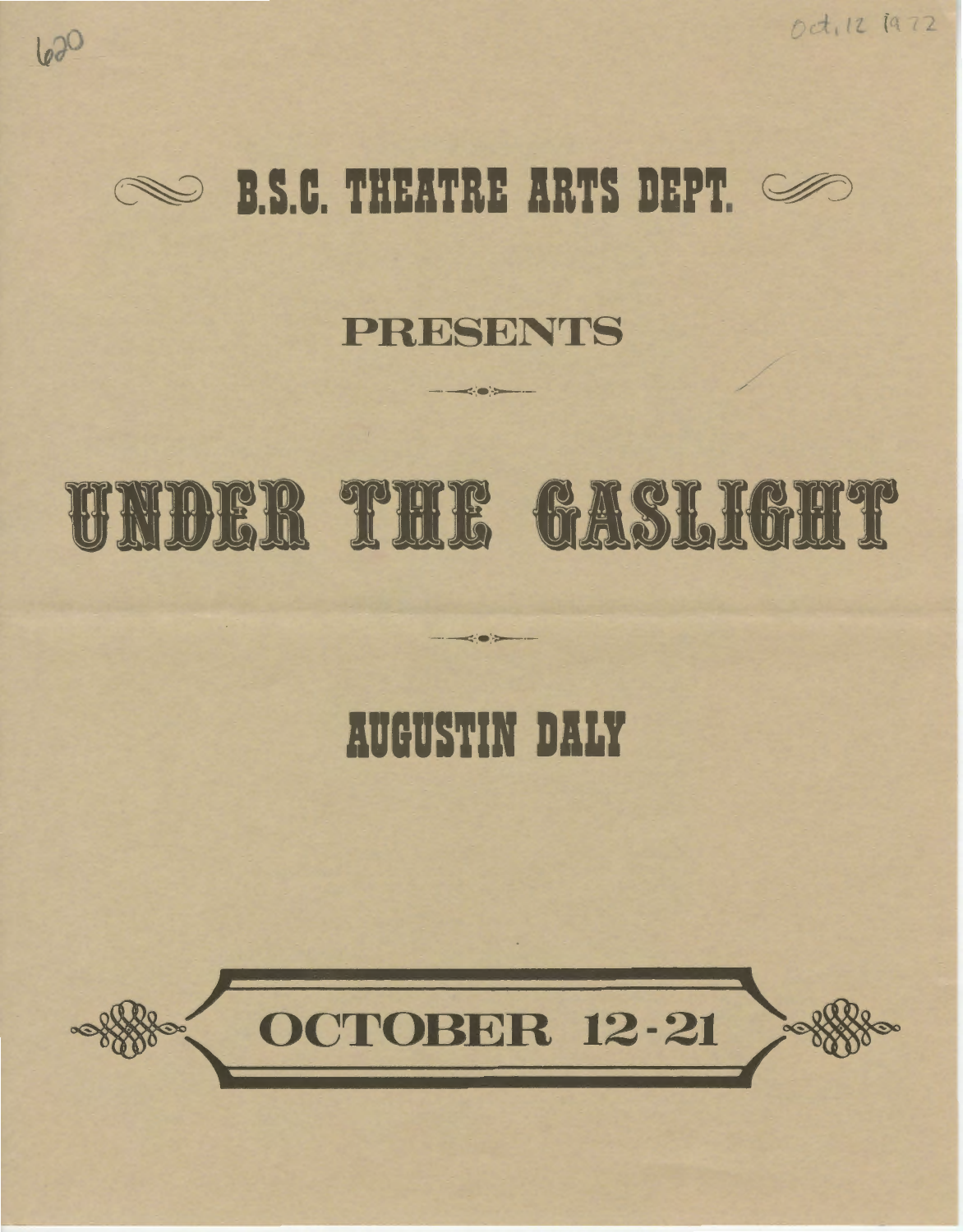#### UNDER THE GASLIGHT

#### October 12-21, 1972

| OCTODEL 17-71' 1217                                                                                                                                                                                                                               |
|---------------------------------------------------------------------------------------------------------------------------------------------------------------------------------------------------------------------------------------------------|
| PEARL COURTLAND (pretty, but no heart) Miss Andrea Parenteau<br>RAY TRAFFORD (one of the New York "bloods") Mr. James Langley<br>LAURA COURTLAND (the Belle of Society) Miss Marcia Lickley<br>MARTINE (a straight-laced maid) Miss Royanne Klein |
| JOE SNORKEY (a poor stump of a soldier) Mr. Douglas Bower                                                                                                                                                                                         |
| BYKE (beyond the law and beneath contempt) Mr. John Elliott                                                                                                                                                                                       |
| DEMILT (a young swell of Wall Street). Mr. Eric Bischoff                                                                                                                                                                                          |
| WINDEL (his friend, not so swell). Mr. Thomas Beeler                                                                                                                                                                                              |
| PEANUTS (one of the under crust) Mr. Ben Copple                                                                                                                                                                                                   |
| MRS. VAN DAM (one of the voices of Society) Miss Paula Dean                                                                                                                                                                                       |
| SUE EARLIE (one of the echoes of the voice) Miss Jan Huetter                                                                                                                                                                                      |
| PEACHBLOSSOM (a slipshod girl) Miss Terrie Jenks                                                                                                                                                                                                  |
| OLD JUDAS (the right under-hand of Byke) Miss Cecily Tippery                                                                                                                                                                                      |
| BERMUDAS (a sidewalk merchant Prince) Mr. Eric Bischoff                                                                                                                                                                                           |
| OFFICER ACTON (in court and on the alert) Mr. Kenneth Shaw                                                                                                                                                                                        |
| JUSTICE BOWLING (the Solon of Small Claims). Mr. Thomas Beeler                                                                                                                                                                                    |
| THE SIGNALMAN AT SHREWSBURY BEND Mr. Thomas Beeler                                                                                                                                                                                                |

Synopsis of Scenes and Olio Interludes

(Locations in and around New York City in the 1880's)

ACT I

Scene 1: Scene 2: The lobby of Delmonico's; the following Tuesday Scene 3: The parlor of the Courtland's; New Year's Eve The Red Room of Delmonico's<br>Entertainment: Dancin Dancing and Singing Duo, Jay Lythgoe and Pam Whittaker Dramatic Recitation, Jan Huetter

#### ACT II

Scene 1: A squalid basement in the slums; three months later A ten-minute intermission for the refreshment of the actors and audience

ACT III

Scene 1: Scene 2: Scene 3: The Tombs Police Court; only minutes later Exterior of the Tombs; immediately following Foot of Pier 30, North River; that evening Entertainment: The Lady of Song, Rochelle Bacon Humorous Essay, Ben Copple

#### ACT IV

|          | Scene 1: The parlor of the Courtland's; a week later |  |
|----------|------------------------------------------------------|--|
|          | Scene 2: Woods near Shrewsbury Station; that evening |  |
| Scene 3: | Railroad Station at Shrewsbury Bend; that night      |  |
|          | Entertainment: A Trumpet Fantasy, Steve Barrett      |  |

#### ACT V

Scene 1: The parlor at the Courtland's; later that night Entertainment: The Ensemble in an Election Year Medley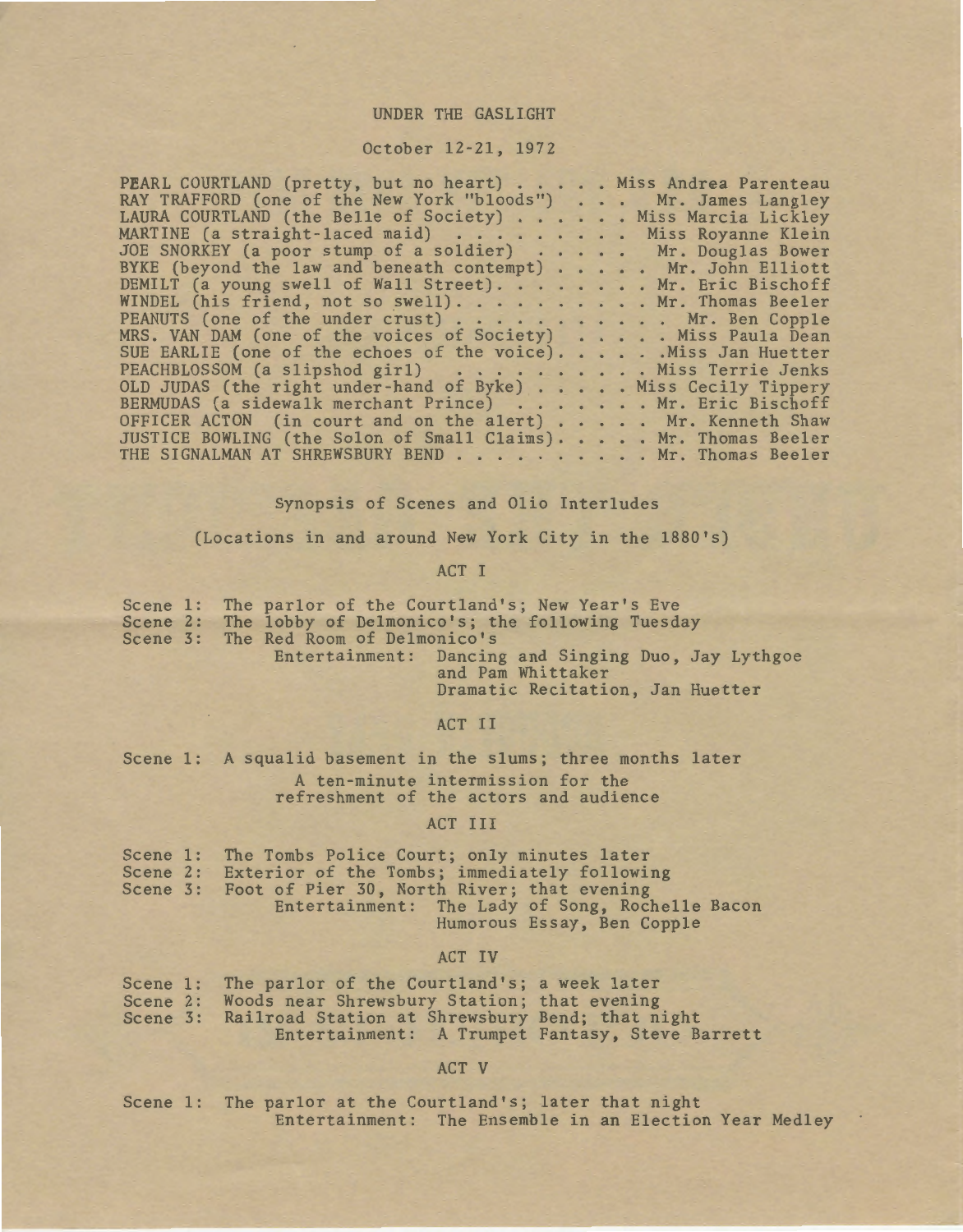#### PRODUCTION STAFF

CREWS

|  |  |  |  |  |  |  | Direction Charles E. Lauterbach               |
|--|--|--|--|--|--|--|-----------------------------------------------|
|  |  |  |  |  |  |  | Scenic Design Frank Heise                     |
|  |  |  |  |  |  |  | Costume Harvey Sweet                          |
|  |  |  |  |  |  |  | Music Cory Rowland                            |
|  |  |  |  |  |  |  | Stage ManagerKelli Powell                     |
|  |  |  |  |  |  |  | Technical Direction Frank Heise, Harvey Sweet |

Scene Shift Frank Stubblefield Susan Carringer George Borchers Mark Hopkins Mark Golay

Costume Cheryl Hurrle Ginger Scott

Publicity Cecily Tippery Cheryl Hurrle Ron Lundquist

Set Construction Members of Theatre Arts 117: Technical Theatre

Lighting Chauncey Hood (head) Judy Patterson Patti Murphy Victoria Holloway

Properties Cecily Tippery<br>Paula Dean Kelli Powell Maureen Cochran Sound J1m Waller Ginger Scott

Box Office Gwynn Harms

Photography Jim Bottoms

Make-up Members of Theatre Arts 162: Stage Make-up

Special acknowledgment: The Idaho Statesman, The Intermountain Observer, The Advertiser, KFXD, KBOI, KAIN, KATN, KYME, KIDO, KGEM, KBOI-TV, KBTV, KAID, Ee-dah-how, June Schmitz, Purcell's, Lee Read Jewelers, Johnnie's Cleaners

#### COMING ATTRACTIONS

TINY ALICE Edward Albee November 30-December 9 THE LADY'S NOT FOR BURNING (Reader's Theatre Production) Christopher Fry March 8-13

THE EFFECT OF GAMMA RAYS ON MAN-IN-THE-MOON MARIGOLDS Paul Zindel February 15-24

NUDE WITH VIOLIN Noel Coward April 19-28

The Theatre Department wishes to acknowledge its debt to Norm Bishop Volkswagen for their donation of the use of a new VW bus for the touring repertory children's theatre group.